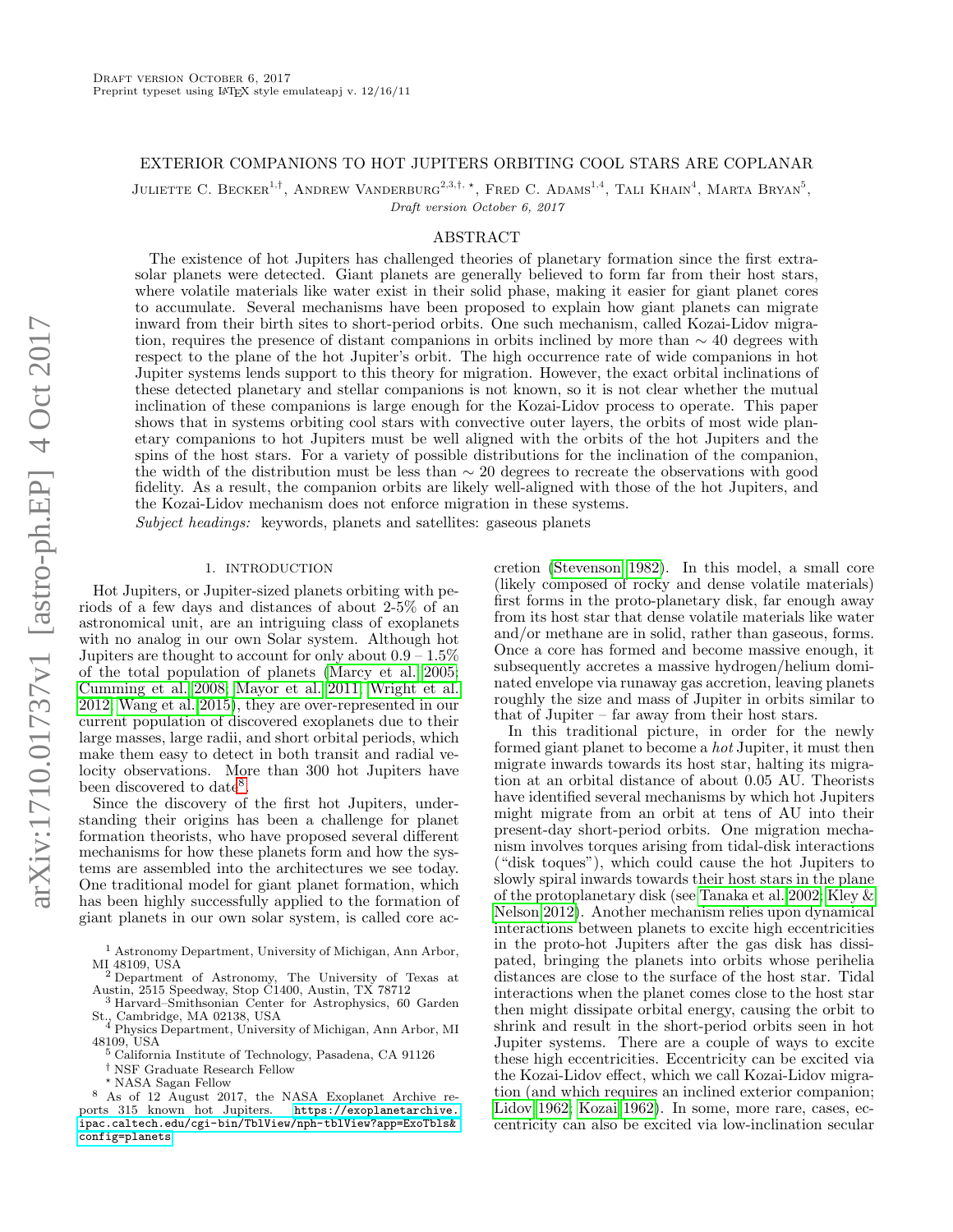interactions, which we call co-planar high eccentricity migration [\(Petrovich 2015\)](#page-9-10).

Another recently revived mechanism for hot Jupiter formation is in situ formation: instead of runaway accretion occurring far away from the host star, where dense volatile materials are abundant in their solid forms, the super-Earth-sized cores of the hot Jupiters form past the ice line, and migrate in to their modern orbital radii simultaneously with other material in the disk. At this new orbital radius, the gas surface density would then be high enough for the core to experience runaway gas accretion at that location, forming a hot Jupiter [\(Batygin et al.](#page-9-11) [2016\)](#page-9-11). This scenario builds on the idea that there exists a nearly ubiquitous population of super-Earth-sized planets orbiting close to their host stars (e.g. [Fressin et al.](#page-9-12) [2013\)](#page-9-12), many of which have sufficient mass to undergo run-away accretion.

These four distinct mechanisms for hot Jupiter system assembly (disk torques, coplanar high-eccentricity migration, Kozai-Lidov high eccentricity migration, and in situ formation) have different observational outcomes. High eccentricity migration destabilizes the orbits of close-in companions and requires the presence of distant massive companions in hot Jupiter systems which originally helped excite those high eccentricities. If Kozai-Lidov migration is dominant, then these companions should have mutual inclinations with the hot Jupiters of  $\geq 40$  °. By contrast, disk migration will likely result in dynamically quiet systems with low mutual inclinations. In situ formation initially produces a coplanar inner system, but subsequent secular interactions may eventually produce systems with either aligned [\(Batygin et al. 2016\)](#page-9-11) or misaligned [\(Batygin et al. 2016;](#page-9-11) [Spalding & Batygin 2017\)](#page-9-13) close-in exterior companions, such as those seen in the WASP-47 system [\(Becker et al. 2015\)](#page-9-14). Such interactions would not change the natal stellar obliquity.

A powerful way to understand the architectures and formation histories of hot Jupiter systems is through measurements of or constraints on the angles between the orbital angular momentum and the stellar spin axis. The difference between these angles is commonly called the stellar obliquity. There is a striking observed correlation between the photospheric temperature of the host star and the stellar obliquity. Observations of hot Jupiters [\(Winn et al. 2010a;](#page-9-15) [Albrecht et al. 2012\)](#page-9-16), (and more tentatively, smaller planets as well, [Mazeh et al. 2015\)](#page-9-17) have shown that the orbits of planetary systems around cool stars  $(T_* < 6200 \text{ K})$  tend to be aligned with the spin of the host star, while the orbits of planets around hot stars  $(T^* > 6200 \text{ K})$  tend to be misaligned with the stellar spin axis. The boundary between the populations of hot and cool stars is commonly taken at stellar mass  $M_* = 1.3$  $M_{\odot}$ , or equivalently at surface temperature  $T_{*} = 6200$  K. This threshold is often called the "Kraft break" [\(Kraft](#page-9-18) [1967;](#page-9-18) [van Saders & Pinsonneault 2013\)](#page-9-19). This mass limit corresponds to stellar configurations where the convective envelope becomes thin, which provides some clues to the physical processes involved.

Although the observed pattern of obliquities as a function of stellar surface temperature remains under study as additional stellar obliquity measurements are performed with methods such as Doppler tomography (recent measurements include [Zhou et al. 2017;](#page-9-20) [Johnson](#page-9-21) [et al. 2017\)](#page-9-21) or the Rossiter-McLaughlin technique [\(Ohta](#page-9-22) [et al. 2005\)](#page-9-22), the fact that hot Jupiters around cool stars tend to have orbits that are well-aligned with their host stars' spins axes appears to hold. However this alignment came about, it is difficult to produce it by random chance, and similarly difficult to reproduce it once it has been disturbed. This alignment could be primordial (for example, magnetic fields can realign a young star with its disk; see [Spalding & Batygin 2015\)](#page-9-23), or it could come about by re-alignment of stellar spin axes due to the planets' tidal influence [\(Hut 1980;](#page-9-24) [Adams &](#page-9-25) [Bloch 2015;](#page-9-25) [Albrecht et al. 2012\)](#page-9-16), a fairly slow process which takes hundreds of millions of years or more [\(Al](#page-9-16)[brecht et al. 2012;](#page-9-16) [Lai 2012\)](#page-9-26). Therefore, in order for hot Jupiters to maintain their spin/orbit alignment, their obliquities cannot be perturbed or changed on timescales significantly shorter than this benchmark value.

In this paper, we ask the question: "What effect do distant perturbing bodies have on the alignment of hot Jupiter orbits and the spins of their host stars?" Many distant companions, both planetary and stellar, to hot Jupiters have been found, and in fact are more frequent around hot Jupiter hosts than around typical stars [\(Knutson et al. 2014a;](#page-9-27) [Ngo et al. 2015;](#page-9-28) [Bryan et al. 2016\)](#page-9-29). These companions also seem to have little effect on the hot Jupiters' spin orbit alignments [\(Knutson et al. 2014a;](#page-9-27) [Ngo et al. 2015;](#page-9-28) [Bryan et al. 2016\)](#page-9-29). But if these distant companions have a strong enough gravitational influence on the hot Jupiters and have large mutual inclinations, they could in principle disturb the spin orbit alignment of the hot Jupiters away from what we observe in cool stars. By calculating the effect of the observed distant companions to hot Jupiters, we can place constraints on the mutual inclination between these companions and the well aligned hot Jupiters.

Here, we statistically constrain the orbital inclinations of exterior long-period companions in hot Jupiter systems. We approach this problem by identifying a sample of hot Jupiters orbiting cool stars with known longperiod companions and measured stellar obliquity and calculating the probability that each of these hot Jupiters will retain its low inclination as a function of the inclination of the distant perturbing companions using secular and N-body techniques. In Section [2,](#page-1-0) we describe our sample selection and analysis techniques. In Section [3,](#page-6-0) we present the statistical results of our analysis and show that most companions of hot Jupiters around cool stars orbit near the plane of the hot Jupiters' orbits. In Section [4,](#page-7-0) we discuss the implications of this result on hot Jupiter formation and suggest avenues for future work.

#### 2. METHODS

#### 2.1. Sample selection

<span id="page-1-0"></span>We focus in this paper on transiting hot Jupiters with known companions detected via radial velocity observations. Since the hot Jupiters transit, it is often possible to measure components of the stellar obliquity via the Rossiter McLaughlin effect, a crucial ingredient in our calculations. Also, because the hot Jupiters transit, we know their orbital inclinations quite precisely to be nearly 90◦ . Therefore, any constraint on the orbital inclination of the distant companion constrains the mutual orientation of the two planets' orbits.

The systems we consider in this work are those with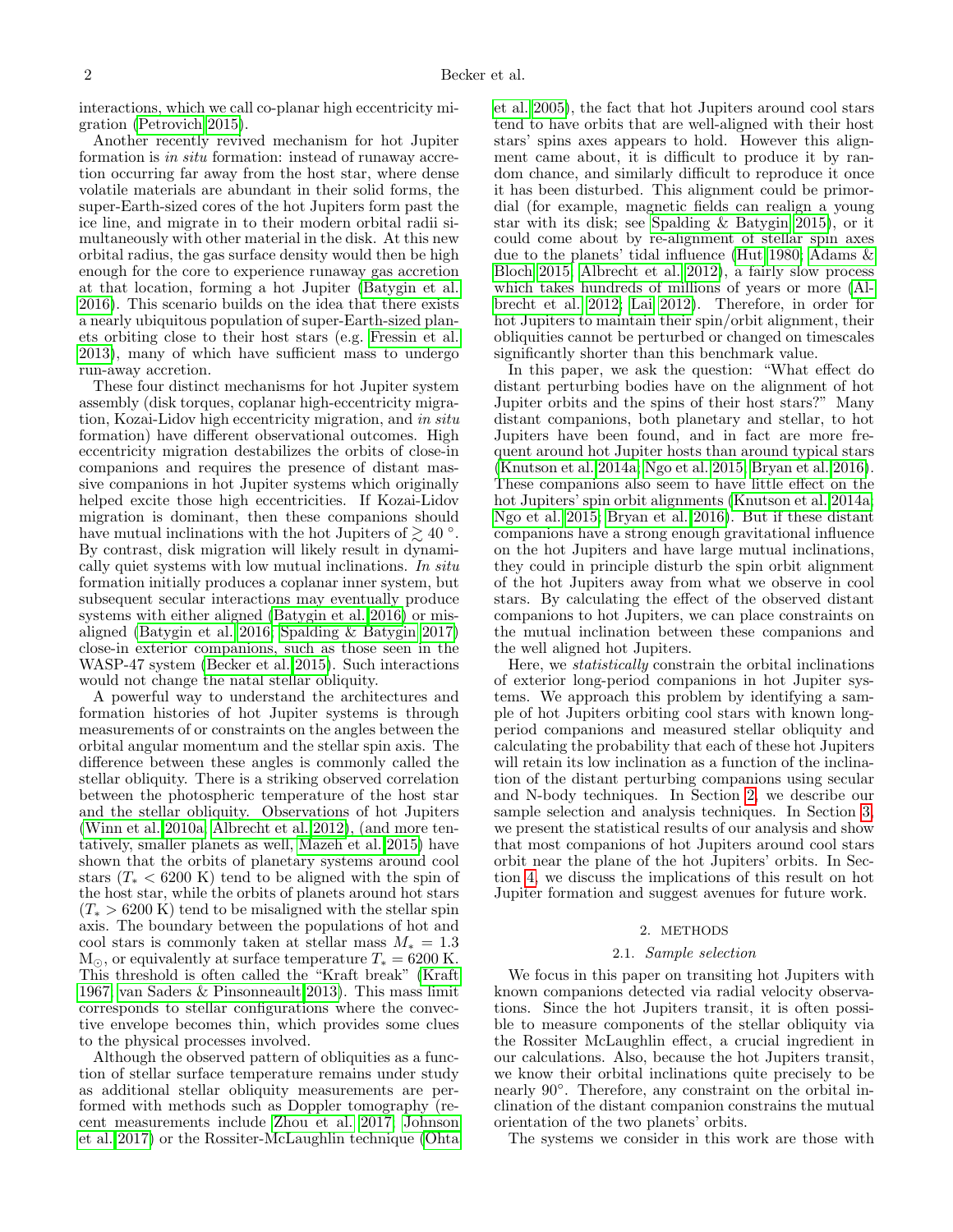the following properties:

- The host star is cool (with an effective temperature below Kraft break;  $T_* < 6200$  K)
- The star hosts a hot Jupiter (roughly Jupiter-mass) planet with an orbital period between 0.8 and 6.3 days; as defined in [Steffen et al. 2012\)](#page-9-30)
- There exists in the literature a measure of either the projected or true stellar obliquity (angle between the stellar spin axis and the planet's orbital angular momentum vector) for the host star. We do not require this obliquity to have any particular value or precision, but merely for a measurement to exist.
- There is evidence in the literature that the system has an additional companion in the system; this companion may be a Jupiter-like planet or a brown dwarf

Figure [1](#page-3-0) illustrates the geometry of the type of systems we consider in this work. A list of all the stars that fit these criteria and their properties, as well as the measured orbital properties of their planets, is given in Table [1.](#page-10-0) Additional companions in these systems come in two forms: First, there are systems for which the orbits of additional companions have been well-characterized, and the period of their orbits are known (such as WASP-41, WASP-47, and HAT-P-13). Second, there are systems in which a trend in the RV data has been identified, but the (putative) companion does not have a precisely measured period (such as HAT-P-4, WASP-22, and WASP-53). These latter systems only have constraints on the companion's orbits (see, for example, Figure 10 of [Knut](#page-9-31)[son et al. 2014b\)](#page-9-31), which can be derived from the radial velocity curves. In this work, we use the posteriors from [Bryan et al.](#page-9-29) [\(2016\)](#page-9-29) for HAT-P-4 and WASP-22, and generate a new posterior for WASP-53 using the data in [Triaud et al.](#page-9-32) [\(2017\)](#page-9-32) and the method from [Bryan et al.](#page-9-29) [\(2016\)](#page-9-29), without any adaptive optics constraints on outer companions.

We exclude from our sample stars with companions and effective temperatures measured to be above the Kraft break. HAT-P-7, HAT-P-32, HAT-P-2 have temperatures right above Kraft break and have high projected obliquities, which is consistent with the convective realignment argument (the stars did not have a sufficient convective envelope to become realigned early in their lives). We exclude warm Jupiters (defined using the definition given in [Steffen et al. 2012](#page-9-30) to be Jupiter-mass planets with orbital periods between 6.3 days and 15.8 days) because these objects are not typically proposed to form through a high-eccentricity pathway and therefore, unlike hot Jupiters, are not expected to possess inclined companions [\(Huang et al. 2016\)](#page-9-33).

The system XO-2N contains a hot Jupiter [\(Burke et al.](#page-9-34) [2007\)](#page-9-34), orbits a cool star, and has a projected stellar obliquity of  $7 \pm 11$  degrees [\(Damasso et al. 2015\)](#page-9-35). [Knutson](#page-9-31) [et al.](#page-9-31) [\(2014b\)](#page-9-31) also presented RV evidence of a long-period signal in the system. However, [Damasso et al.](#page-9-35) [\(2015\)](#page-9-35) found a correlation between the RV residuals and the stellar activity index  $R_{HK}$ , indicating that the long period signal is likely stellar activity and not a companion.

For this reason, we also exclude this system from our sample (although we note that this system and its companion would fit perfectly into the aligned paradigm we see in our sample, were the companion to be real).

Of the systems we include, some have additional components that do not significantly effect the evolution of the system. The WASP-47 system is unique among hot Jupiter-hosting systems because it contains two shortperiod planets in addition to the hot Jupiter WASP-47b. Both of these additional planets are roughly coplanar with the hot Jupiter orbit (as they were both discovered via K2 transit photometry). In this work, we consider only the precession of the hot Jupiter, and do not impose additional constraints based on the transiting behavior or potential dynamical instability of the other planets (unlike the analyses done in [Becker & Adams](#page-9-36) [2017;](#page-9-36) [Vanderburg et al. 2017\)](#page-9-37). We choose to consider the hot Jupiter alone because it is the planet for which the Rossiter-McLaughlin measurement was made [\(Sanchis-](#page-9-38)[Ojeda et al. 2015a\)](#page-9-38). Excluding WASP-47 from the sample due to its unusual architecture would not change the results significantly since all hot Jupiters in our sample are aligned, so to maximize our sample size, we choose to include it.

HAT-P-13 actually has three planets, a hot Jupiter and its two companions. The first companion has a period of  $428.5 \pm 3.0$  days, an eccentricity of  $0.691 \pm 0.018$ , and an  $m \sin i$  of  $15.2 \pm 0.1$   $M_J$  [\(Bakos et al. 2009\)](#page-9-39). The second companion does not have a measured period, but an RV trend indicates its existence [\(Winn et al. 2010b\)](#page-9-40). The inner of those two (the middle body in the system) does not transit. Since the perturbations from the outermost body are expected to be adiabatic [\(Becker & Batygin 2013\)](#page-9-41), we ignore the effect of the outer planet in our analysis. We do note that the influence of the outer planet has the potential to adiabatically misalign both inner planets. However, given that we measure a low stellar obliquity, and will show later that the middle planet is probably also aligned, it is unlikely the outer companion is highly inclined. Future modelling efforts may readily test this prediction.

#### 2.2. The Laplace-Lagrange Secular model

Additional exterior companions can alter the orbital inclination of the inner hot Jupiter through planetcompanion interactions. As these interactions are mainly secular and non-resonant, we can approximate the system's orbital evolution over time using secular Laplace-Lagrange theory. This provides an approximation for the expected effect, which can be used to guide further analysis. Although we also use numerical N-body simulations (see below) to construct our final results in this work, this section outlines the analytic, guiding theory for describing the inclination evolution over time.

As we expect secular interactions to dominate, we can construct a disturbing function for the planetary system, excluding terms that depend on the relative positions of the planets in their orbits [\(Murray & Dermott 1999\)](#page-9-42). The result is an equation which treats the planets as smeared-out rings of mass. Including only the terms describing the inclination of each planet's orbit to second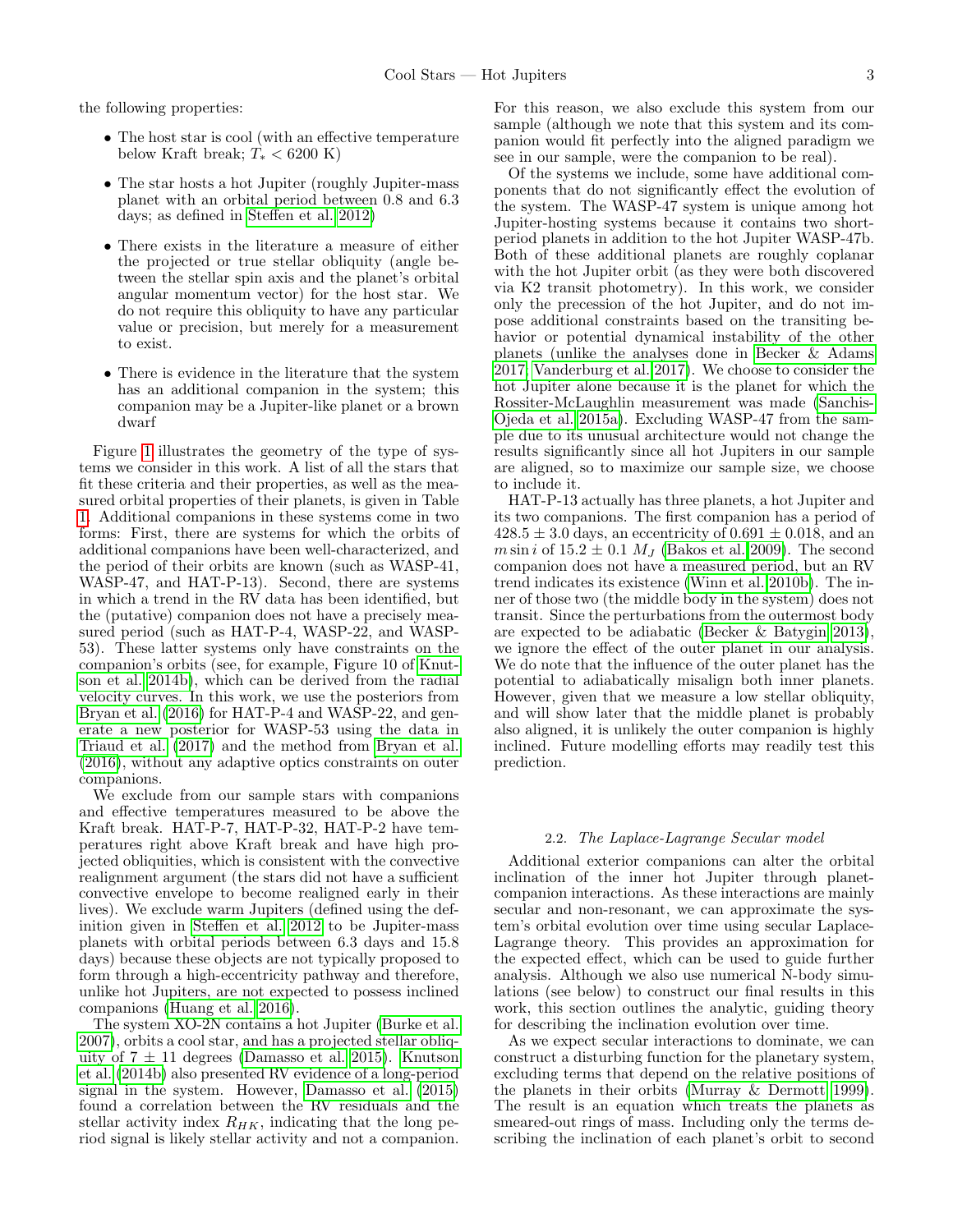## 4 Becker et al.



<span id="page-3-0"></span>FIG. 1.— A schematic diagram showing the orbital architecture of systems considered in this work. The systems we consider are those with stellar effective temperatures below the Kraft break  $(T_* < 6200K)$ , a measured stellar obliquity, and evidence of an exterior companion<br>whose residuals do not correlate with stellar activity level. The inclination of our sample (this quantity is varied in the analysis).

order, this result becomes

$$
\mathcal{R}_{j}^{(\text{sec})} = n_{j} a_{j}^{2} \left[ \frac{1}{2} B_{jj} I_{j}^{2} + \sum_{k=1, j \neq k}^{N} \left( B_{jk} I_{j} I_{k} \cos \left( \Omega_{j} - \Omega_{k} \right) \right) \right], \tag{1}
$$

where  $j$  is the planet number,  $n$  the mean motion,  $I$  the inclination,  $\omega$  the argument of pericenter, and  $\Omega$  is the longitude of the ascending node. In the case of a spherical central body, the quantities  $B_{ij}$  represent the interaction coefficients between pairs of planets and are given by

$$
B_{jj} = -n_j \left[ \frac{1}{4} \sum_{k=1, j \neq k}^{N} \frac{m_k}{M_c + m_j} \alpha_{jk} \bar{\alpha}_{jk} b_{3/2}^{(1)}(\alpha_{jk}) \right], (2)
$$

and

$$
B_{jk} = n_j \left[ \frac{1}{4} \frac{m_k}{M_c + m_j} \alpha_{jk} \bar{\alpha}_{jk} b_{3/2}^{(1)}(\alpha_{jk}) \right],
$$
 (3)

where  $m_k$  is the mass of the kth planet,  $M_c$  is the mass of the central star, the  $\alpha_{jk}$  are the semi-major axis ratios  $a_j/a_k$ , and  $\bar{\alpha}_{jk}$  are the semi-major axis ratios for  $a_j/a_k$ 1. The function  $b_{3/5}^{(1)}$  $^{(1)}_{3/2}(\alpha)$  is the Laplace coefficient, which is defined by

$$
b_{3/2}^{(1)}(\alpha) = \frac{1}{\pi} \int_0^{2\pi} \frac{\cos \psi \, d\psi}{(1 - 2\alpha \cos \psi + \alpha^2)^{3/2}} \,. \tag{4}
$$

Further explanation of this theory and potential expansions of the model can be found in [Murray & Dermott](#page-9-42) [\(1999\)](#page-9-42). Using the standard transformation

$$
p_j = I_j \sin \Omega_j \quad \text{and} \quad q_j = I_j \sin \Omega_j , \quad (5)
$$

the solutions of the eigenvalue problem defined by matrix B take the form:

<span id="page-3-1"></span>
$$
p_j(t) = \sum_{k=1}^{N} I_{jk} \sin(f_k t + \gamma_k)
$$
 (6)

<span id="page-3-2"></span>and

$$
q_j(t) = \sum_{k=1}^{N} I_{jk} \cos(f_k t + \gamma_k).
$$
 (7)

To complete the initial condition problem, we define normalized eigenvectors  $\mathcal{I}_{ik}$  and corresponding scaling factors  $T_k$  for the eigenvectors  $I_{ik}$ ,

$$
I_{jk} = T_k \mathcal{I}_{jk} , \qquad (8)
$$

which allows us to use Equations [\(6\)](#page-3-1) and [\(7\)](#page-3-2) combined with the initial values of the inclination angles  $I_j$  and the angles  $\Omega_j$  for each planet to solve for the scaling factors  $T_k$ , i.e.,

$$
p_j(t=0) = \sum_{k=1}^{N} T_k \mathcal{I}_{jk} \sin \gamma_k \tag{9}
$$

and

$$
q_j(t=0) = \sum_{k=1}^{N} T_k \mathcal{I}_{jk} \cos \gamma_k.
$$
 (10)

The result is an expression defining the time evolution of the orbital inclination of each body in the system,

<span id="page-3-3"></span>
$$
I_j(t) = \sqrt{[p_j(t)]^2 + [q_j(t)]^2}.
$$
 (11)

This equation can be used to generate the inclination evolution for planets in a system dominated by secular effects. By inspection, we see that the total angular momentum direction in the system will be conserved, but traded between planets in amounts mediated by the magnitude of the interaction coefficients. An example of the application of this theory is shown in Figure [2,](#page-4-0) which plots the orbital inclination angles (as computed with the Laplace-Lagrange secular theory detailed above) over time for two realizations of WASP-41b and WASP-41c. The first system is considered to be co-planar, whereas the second case assumes that the companion WASP-41c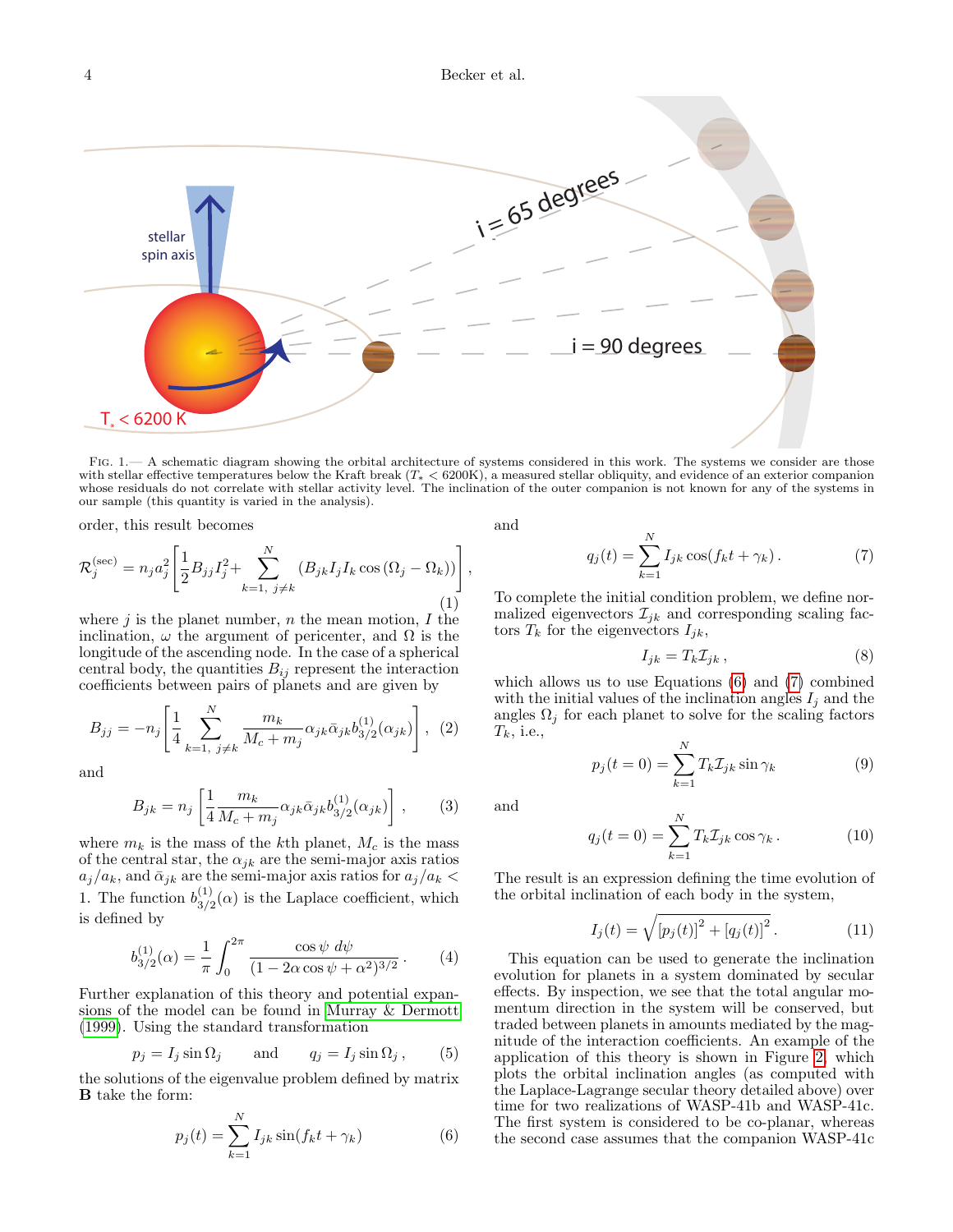

<span id="page-4-0"></span>Fig. 2.— The evolution of the inclination of WASP-41b and WASP-41c as given by Laplace-Lagrange secular theory: the secular theory was computed using inclinations centered around 0 degrees, and the inclination plotted is the secular result plus 90 degrees (to signify that WASP-41b is seen in an edge-on orbit). The companion's observed initial inclination differs in the two panels:  $i_c = 90°$  (top panel) and  $i_c = 98°$  (bottom panel). The presence of an inclined companion (-41c) results in an oscillating inclination angle for the hot Jupiter (-41b), affecting its angular momentum direction. In particular, a higher inclination of WASP-41c decreases the amount of time WASP-41b spends near its original orbital momentum direction, thereby increasing the likelihood of observing obliquity misalignments.

is slightly inclined. We note that when Equation [\(11\)](#page-3-3) is used, the initial inclinations of transiting planets should be set to 0 degrees, rather than the 90 degrees traditionally reported observationally to denote edge-on orbits, due to the small angle approximation used in deriving the secular equations.

An inclined companion leads the orbit of hot Jupiter (-41b) to precess and allows the inclination angles to oscillate over time. A precessing hot Jupiter will appear aligned with its host's spin axis some (small) fraction of the time. This exact value depends on the observational error on the obliquity measurement as well as the orbital elements of all bodies in the system. As a result, for a single system, the fact that a hot Jupiter is aligned with the stellar spin axis does not completely specify the inclination of the companion. It is possible that our observations happen to occur at a moment in the secular cycles where the system passes through alignment. However, if we observe the entire population of hot Jupiter hosts to have spin axes aligned with their hot Jupiter's orbital angular momentum, then it is unlikely that their companions are highly inclined. In other words, the assessment of alignment in hot Jupiter systems must be done statistically.



<span id="page-4-1"></span>Fig. 3.— Distribution for the probability of recreating the observations (obs), given some companion inclination for WASP-41c  $(i<sub>c</sub>)$ . This plots shows the comparison between the results computed from secular theory (solid blue curve) and the numerical N-body results (points). Here, an inclination of 0 degrees denotes an edge-on orbit (which observers report as having i=90 degrees). Except for the method used to generate the time series of orbital elements (secular theory versus the Mercury6 N-body integrator), the probabilities in each case were generated the same way. The numerical simulations show good agreement with the secular calculation. The secular theory provides a robust motivation for this problem, and can be used to predict the interactions between planets at low mutual inclinations.

#### 2.3. Numerical computation

<span id="page-4-2"></span>In addition to the secular theory described above, we ran numerical N-body integrations of these systems, as such simulations are capable of recovering orbital behavior that is not apparent from the secular theory alone. In Figure [3,](#page-4-1) we show the comparison between the results computed using each method for one system in our sample (WASP-41, the same system visualized in Figure [2\)](#page-4-0). The most important differences between the secular and numerical approaches are as follows: [1] The secular approach does not detect dynamical instabilities that result in ejections or collisions (see Figure [3](#page-4-1) - the points which lie on the x-axis are points where such a dynamical instability occurred, the inner planet was lost, and thus the system would never recreate observations). [2] The numerical approach allows for time-dependence in semimajor axis, while the secular theory does not. [3] The numerical approach will correctly capture the behavior of mean motion resonances should they arise (although, we expect these to be rare for the particular geometry of this problem). The differences between the secular and numerical results in Figure [3](#page-4-1) demonstrate that the secular theory is a good but not perfect approximation. To encompass all these behaviors, we treat the secular theory as motivation, and examine the behavior of each of the six systems in our sample using N-body integrations. In this numerical work, we use the system parameters and posteriors presented in Table [1.](#page-10-0)

Another reason to use N-body methods rather than the secular approximation is that, although the numerical computations are very expensive, we only have six systems in our sample, and thus the calculation is feasible. Notice that, on average, a single trial using a Mercury6 N-body simulation takes  $10^3 - 10^4$  longer than the corresponding python-generated secular evolution. For longer integration times, this discrepancy grows larger. Future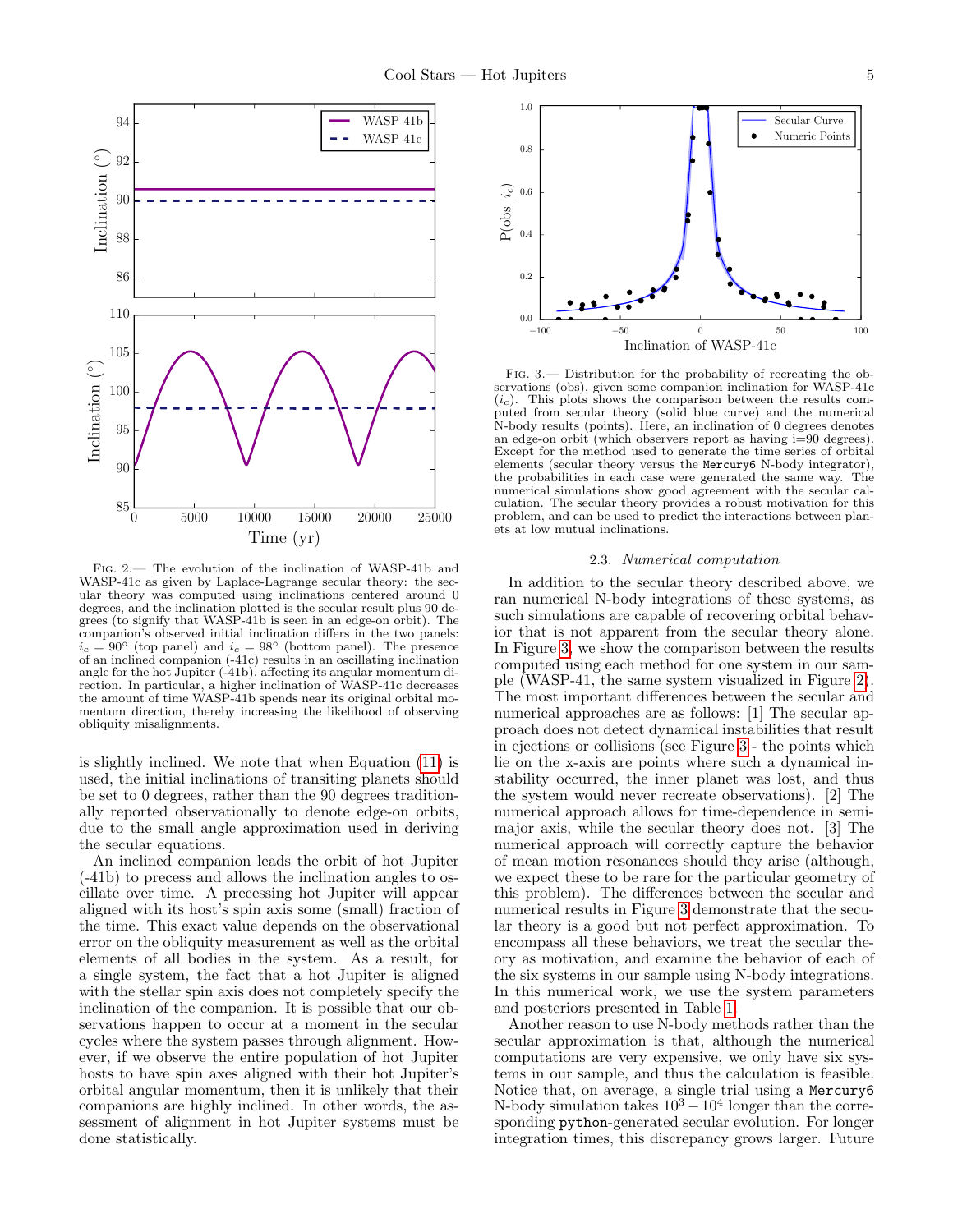6 Becker et al.

analyses with a larger sample size might be able to use the secular approximation, which is generally accurate for sufficiently small mutual inclinations.

The purpose of these numerical experiments is to examine the effect that varying the inclination of the companion has on the alignment of the spin axis of the star and the orbital angular momentum vector direction of the hot Jupiter. Recall that for a single system, we cannot draw firm conclusions about its orbital geometry from the fact the hot Jupiter transits today because precessing orbits allow planets to transit from a given line of sight with some duty cycle. Similarly, we must make an assumption about the underlying companion inclination distribution. Since we are testing the population as a whole, and not just individual systems, we consider three possible priors for the population of companion inclinations: a Fisher distribution, a uniform distribution, and a delta function. For each distribution, we assign the width of the distribution to be  $\sigma$ , when  $\sigma^2 = \langle \sin^2 i \rangle$ , and the functional forms of each probability distribution  $dp = fdi$  and width are given as follows:

• Fisher distribution. The Fisher distribution is often used [\(Fabrycky & Winn 2009;](#page-9-43) [Tremaine &](#page-9-44) [Dong 2012\)](#page-9-44) to describe the inclinations of planetary orbits, especially relative to the spin axis of their host star [\(Morton & Winn 2014,](#page-9-45) see this paper for some illustrative plots describing the Fisher distribution). Its functional form can be written

<span id="page-5-4"></span>
$$
f_f(i|\kappa) = \frac{\kappa}{2\sinh\kappa} e^{\kappa\cos i} \sin i , \qquad (12)
$$

when  $i$  is the orbital inclination angle. Then, we can find the width  $\sigma$ :

$$
\sigma^2 = \langle \sin^2 i \rangle = \int f_\theta(\theta|\kappa) \sin^2 i \, dt = 2 \frac{\coth \kappa}{\kappa} - \frac{2}{\kappa^2} \tag{13}
$$

<span id="page-5-3"></span>or

$$
\sigma = \sqrt{2 \frac{\coth \kappa}{\kappa} - \frac{2}{\kappa^2}} \tag{14}
$$

This form reduces to a Rayleigh distribution for large  $\kappa$ . For  $\kappa \to 0$ , the distribution becomes approximately isotropic.

• Uniform distribution. We assume that all companions come from a population with uniform scatter, but some maximum allowed inclination (defined as  $\theta_m$ ). For each iteration, we generate companions by drawing from a uniform inclination distribution between a 0 degree mutual inclination and some maximum inclination. The functional form for this distribution can be written as:

$$
\frac{dp}{di} = f_u(i|\theta_m) = \frac{1}{2\theta_m} \tag{15}
$$

The width  $\sigma$  of this distribution is again defined by the expectation value of  $sin^2 i$ , where i is the inclination drawn for each trial:

$$
\sigma^2 = \langle \sin^2 i \rangle = \int f_u \sin^2 i di \qquad (16)
$$

For a distribution ranging between  $-\theta_m$  and  $\theta_m$ :

$$
\sigma^2 = \int_{-\theta_m}^{\theta_m} \frac{1}{2\theta_m} \sin^2 i \, dt = \frac{\theta_m - \cos \theta_m \sin \theta_m}{2\theta_m}, \quad (17)
$$

or:

$$
\sigma = \sqrt{\frac{1}{2} - \frac{\sin 2\theta_m}{4\theta_m}}\tag{18}
$$

• Delta function distribution. We assume that all companions have the same inclination - so, the underlying companion distribution is a delta function at some inclination. This distribution has the probability function:

<span id="page-5-2"></span>
$$
\frac{dp}{di} = f_{\delta}(i|\theta_x) = \delta(i - \theta_x) \tag{19}
$$

and the width  $\sigma$  can also be found:

$$
\sigma^2 = \langle \sin^2 i \rangle = \int f_\delta \sin^2 i \, di = \sin^2 \theta_x \tag{20}
$$

So, the final width to the delta function companion distribution will be:

<span id="page-5-5"></span>
$$
\sigma = \sin \theta_x \tag{21}
$$

<span id="page-5-0"></span>For each of those three priors, we initialized 1000 connected realizations of each of the six systems. (For example: a single realization includes all six planetary systems in independent integrations, all of which have inclinations drawn from the Fisher distribution of a given width. This process is then repeated 1000 times with different distributions widths. Then, the entire set of 1000 is repeated for each other prior type). In each realization, we sample from the known posteriors for each orbital element for all known planets. For the orbital elements of the hot Jupiter in each system, we set its initial inclination to be 90 degrees, and draw its orbital period, mass, eccentricity, and argument of periastron from observational priors (see Table [1\)](#page-10-0). For the orbital elements of the perturbing companions, we assign their orbital periods, masses, eccentricities, and arguments of periastron in the same way. We also draw an inclination for the perturbing companion from the prior being tested (either Equation  $[12]$ ,  $[15]$ , or  $[19]$ ). If a planet has an  $m \sin i$  measurement instead of a true mass, we combine this measurement with our drawn inclination to find the true mass of the companion for that realization.

After the initial conditions for the systems are specified, we evolve the systems using Mercury6 [\(Chambers](#page-9-46) [1999\)](#page-9-46) with time-steps set initially to be 1% the orbital period of the innermost planet, and use the hybrid symplectic and Bulirsch-Stoer (B-S) integrator. We require energy conservation to a part in  $10^{-8}$  or better, and allow each integration to run for 10 Myr (which encompasses many secular periods).

<span id="page-5-1"></span>For each set of six systems, we then use the time-series of orbital elements computed by the N-body simulations to compute the projected stellar obliquity at each timestep. As each star in our sample has an observationallymeasured projected obliquity, we then compute the probability that our simulated stellar obliquity would be measured to be consistent with this value (assuming the observational errors on our simulated measurement are equal to the error on the true measurement; see the third row of Table [1](#page-10-0) for the projected obliquities and errors). The result of this computation is the probability that an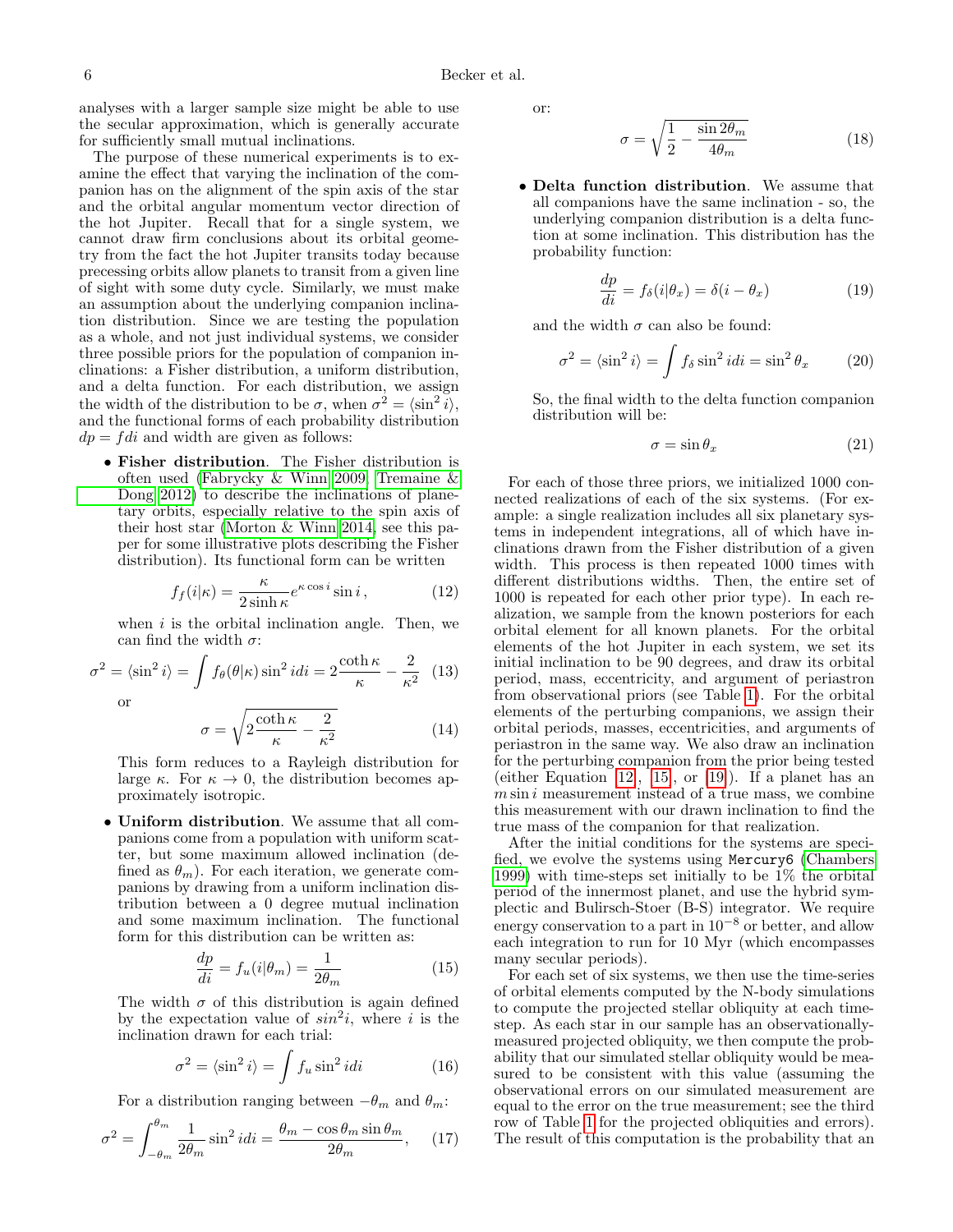observer would observe the stellar obliquity to be consistent with the true value we measure observationally at the current epoch.

Since each realization we have simulated includes six integrations (one for each planetary system), we then compute for each time-step the product of these six individual probabilities. This product is the probability that a simulated telescope making an observation at that time-step would measure a set of six projected stellar obliquities consistent with the true, current-day values. Then, using the entire time-series of probabilities, we compute a single marginalized probability  $P({\rm obs}|\sigma)$ , when  $\sigma$  is computed directly from the functional form of each prior (the final forms of which are given in Equation [\[14\]](#page-5-3), Equation [\[13\]](#page-5-4), and Equation [\[21\]](#page-5-5)). This single probability describes the chance that we would observe all the same stellar obliquities presented in the third row of Table [1](#page-10-0) given the prior we chose for the underlying distribution of companion inclinations. We also plot in Figure [4](#page-7-1) a smoothed curve representing the mean probability for each distribution width, with contoured error bars representing the  $1\sigma$  scatter at each distribution width.

#### 3. RESULTS

### <span id="page-6-0"></span>3.1. The companion population tends to have nearly co-planar orbits

Figure [4](#page-7-1) illustrates the main result of this work. We have considered systems containing hot Jupiters orbiting cool stars for which an obliquity measurement exists and which exhibit evidence for a companion. For three different types of distributions for the (unknown) inclination angle of the companion orbit, the numerical Nbody simulations show that a large fraction of the cases with large mutual inclination angles result in a low probability of recreating the observations. As a result, it is unlikely that the companions to these cool hot Jupiter hosts generally have a high mutual inclination. Indeed, for all three prior choices (which range from the restrictive delta function distribution to the physically motivated and commonly used Fisher distribution), the allowable range of orbital planes for the companions is within 20–30 degrees of the orbital plane of the hot Jupiter: the probability curves in Figure [4](#page-7-1) are plotted against  $\sigma = \sqrt{\langle \sin^2 i \rangle}$ , and the top axis of each panel presents for physically intuitive units for each prior (the definitions of which can be found in Section [2.3\)](#page-4-2). From these curves, we can compute the 95% confidence interval for each prior, which will define an upper limit on the value we can expect  $\sqrt{\langle \sin^2 i \rangle}$  to assume, and then convert this to an angle,  $i_c$ , describing the likely maximum misalignment of exterior, coupled companions in these systems. For the Fisher distribution, this value is  $i_c \sim 24$  degrees. For the uniform distribution, this value is  $i_c \sim 13$  degrees. For the delta function distribution, this value is  $i_c \sim 13$ degrees.

Although the sample of known hot Jupiters with both stellar obliquity measurements and known exterior companions is small (only six such systems have been discovered at the time that this paper was written), we can nonetheless make significant inferences on the underlying distribution of possible orbital inclinations for the pop-

ulation of companions. The dynamical calculations carried out here show that, through primarily secular evolution, the inclination angles of the orbits are expected to evolve in the presence of an inclined companion. The fact that the stellar obliquity with respect to the hot Jupiter tends to be low constrains the secular evolution histories in these systems. If the underlying population of companions to systems containing hot Jupiters around cool stars has a random distribution of uniformly distributed inclination angles, the chance that our observations happened to catch the six known systems at times where the orbits of the hot Jupiters are aligned with the stellar spin axis is only  $\sim 10^{-7}$ . As shown in Figure [4,](#page-7-1) the orbits of the underlying companion population in these hot Jupiter systems are likely to be confined near the plane of the hot Jupiter orbit.

## 3.2. Implications for Hot Jupiter Formation and Migration

Our conclusion that orbits of distant exterior companions to hot Jupiters are likely co-planar with hot Jupiter orbits has important implications for migration scenarios. The narrow distribution of inclination angles inferred here favors disk-driven migration mechanisms for hot Jupiters around cool stars. In this case, the disk and planets remain in nearly the same plane, and disk is generally aligned (within about 30 degrees) with the stellar spin axis (for additional discussion, see [Lee et al. 2014;](#page-9-47) [Becker et al. 2015;](#page-9-14) [Huang et al. 2016;](#page-9-33) [Weiss et al. 2017](#page-9-48) for discussions of alignment, and [Lai et al. 2011;](#page-9-49) [Spald](#page-9-50)[ing et al. 2014;](#page-9-50) [Lai 2014;](#page-9-51) [Fielding et al. 2015](#page-9-52) for mechanisms to excite misalignments, particularly with systems around hot stars). In situ formation of hot Jupiters would also lead to well-aligned planetary orbits [\(Baty](#page-9-11)[gin et al. 2016\)](#page-9-11). In contrast, high-eccentricity migration does not generally lead to low mutual inclinations. In this latter scenario, the migrating hot Jupiter attains high eccentricity, and hence a small periastron, so that tidal dissipation can circularize the orbit with a small semimajor axis. The mechanisms invoked to excite the high eccentricity — including the Kozai-Lidov effect from stellar companions, planet-planet scattering, and secular interactions between planets — generally result in high inclination configurations [\(Fabrycky & Tremaine 2007;](#page-9-53) [Nagasawa et al. 2008;](#page-9-54) [Naoz et al. 2011\)](#page-9-55). As these highinclination configurations are found in hot Jupiter systems around hot stars  $(T_* > 6200 \text{ K})$ , it is possible either that (a) hot stars, lacking a convective envelope, fail to realign the stellar spin-axis with orbital angular momentum early in their lives, or (b) the systems orbiting hot stars assemble via a different pathway. In either case, for cool stars, we favor a disk-driven migration scenario for dynamically coupled companions.

On the other hand, some exceptions are possible [\(Petrovich 2015\)](#page-9-10), and the number of hot Jupiter systems for which we can carry out the analysis of this paper remains small. Fortunately, future observations should find an increasing number of hot Jupiter systems with additional companions orbiting cool stars. If these upcoming observations find a large number of misaligned systems, then high eccentricity migration will remain a viable alternative. On the other hand, if future observations find more systems with aligned obliquities, then it will support the paradigm advanced in this work of a coplanar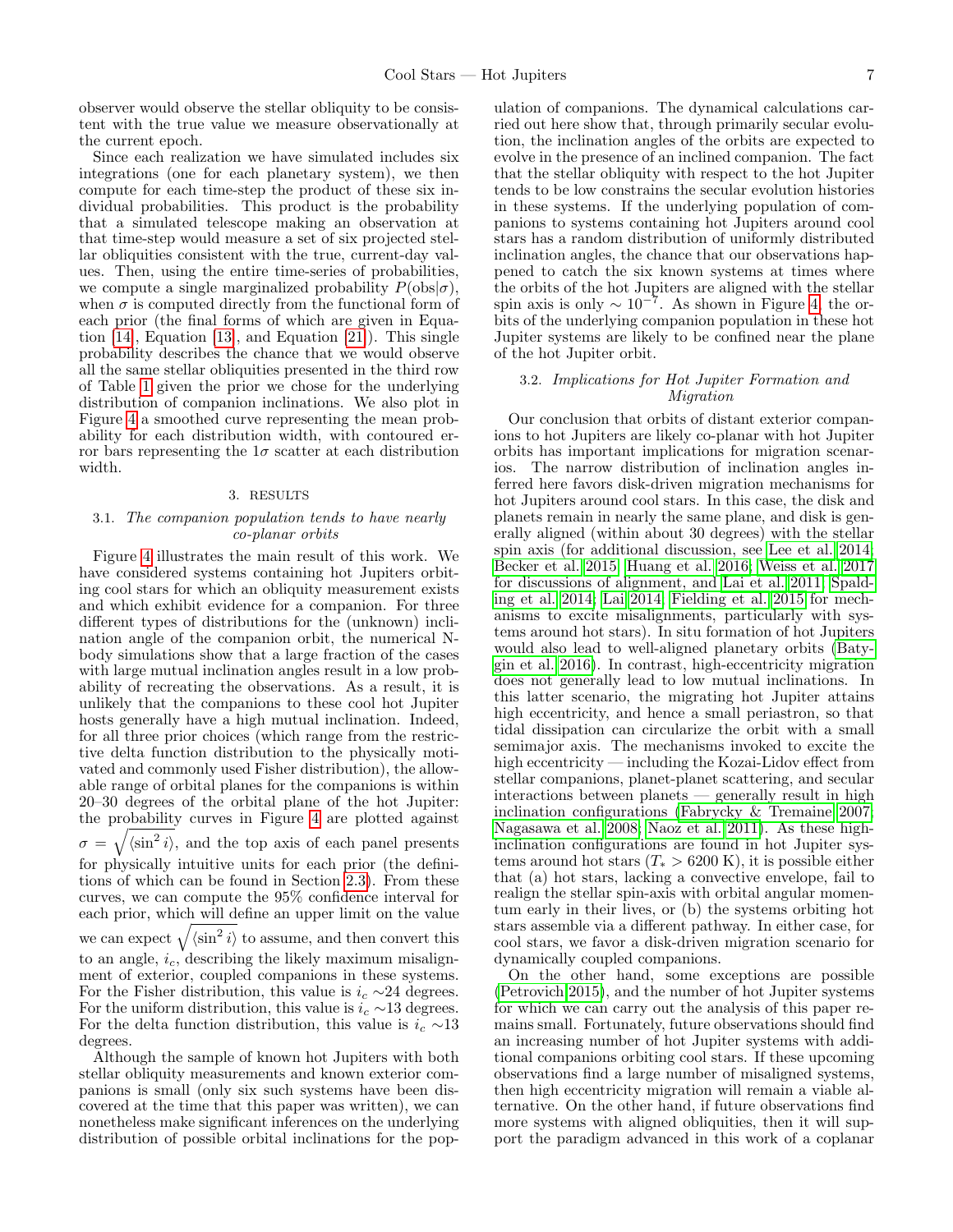## 8 Becker et al.



<span id="page-7-1"></span>Fig. 4.— For three different choices for the underlying companion inclination distributions with expectation value for orbital inclination of  $\sigma^2 = \langle \sin^2 i \rangle$ , these curves show the probability that we would measure the observed obliquities between the stellar spin axis and hot Jupiter orbital angular momentum for the entire population of systems in our sample (obs), given some companion inclination distribution  $i_c$ . Each panel uses a different prior on the type of distribution from which we draw the inclination of the companion orbit: the left panel is a Fisher distribution, the middle panel a uniform distribution with varying maximum inclinations, and the right panel is a delta function at each inclination. For all choices of the priors, the allowable range in inclination for the underlying distribution of the companion's orbit is less than ∼ 20 degrees out of the plane containing the hot Jupiter.

companion population for cool hot Jupiter hosts.

#### 3.3. Inclination of Companions to Hot Jupiters around Hot Stars

In this paper, we only consider the inclinations of distant companions to hot Jupiters around cool stars because their obliquity angles are conveniently well aligned, making this type of analysis possible. This raises the question: "Are companions to hot Jupiters around hot stars also coplanar?"

One possibility is that distant companions to hot Jupiters around hot stars are not well aligned with the hot Jupiters' orbits, and that their gravitational perturbations either cause or contribute to the the increased scatter in spin/orbit angles that are observed for these stars. This scenario hints at the explanation for correlation between stellar obliquity and stellar effective temperature by [Batygin](#page-9-56) [\(2012\)](#page-9-56), who suggests that the increased prevalence of stellar companions for more massive stars can explain the misalignment of hot Jupiter orbits with the spin axes of hot stars. [Batygin](#page-9-56) [\(2012\)](#page-9-56) suggests that torques from distant, misaligned companions on the proto-planetary disks can cause the misalignments that are observed; our results demonstrate the well-known (ex: [Lai & Pu 2017\)](#page-9-57) result that closer misaligned companions can cause misalignments via secular interactions with the planet itself.

Another possibility is that most distant companions to hot Jupiters around stars of all temperatures and masses are roughly co-planar with the hot Jupiters, and the large scatter in stellar obliquity observed in hot stars comes from some other mechanism. In this case, although the companions do not disturb the hot Jupiters' spin/orbit angles, we cannot tell because there is no apparent pattern for distant companions to disrupt.

#### 3.4. Caveats

The major caveats on the results quoted above can be summarized as follows. First, even in this paradigm, individual systems containing hot Jupiters around cool stars could (rarely) be found to have high-inclination companions due to unusual dynamical histories. For this reason, the methods and results of this work provide a statistical statement on the population of companions to hot Jupiters around cool stars, and cannot be used to determine true inclinations for individual systems.

Second, the temperature cut-off that we use in this work is chosen based on effective temperature. As these measurements are improved, some systems may move into or out of our sample. The ideal way to define the sample would be to include stars with thick convective envelopes, but currently, effective temperature is the best proxy for envelope size. As such, systems with host stars close to the temperature cut-off may be incorrectly categorized.

Third, only dynamically coupled companions can be included in analyses of this nature. Companions with sufficiently large orbital radii may become decoupled from the dynamics of the inner system, and no longer affect the orbital precession of the hot Jupiter. Our statistical result does not apply to these very distant decoupled companions. Field surveys indicate that the occurrence rate of brown dwarfs (with masses ranging from 13 - 80  $M_J$ ) around Sun-like stars is low [\(Ma & Ge 2014\)](#page-9-58), with exact fractions ranging from 0.6% to 0.8% [\(Vogt et al.](#page-9-59) [2002;](#page-9-59) [Patel et al. 2007;](#page-9-60) [Wittenmyer et al. 2009;](#page-9-61) [Sahlmann](#page-9-62) [et al. 2011\)](#page-9-62), suggesting that the companions for which we do not have fitted orbits (HAT-P-4, WASP-22, WASP-52) are more likely to be planetary companions rather than distant (potentially decoupled) brown dwarfs.

#### 4. CONCLUSION

<span id="page-7-0"></span>In this work, we have shown statistically that distant exterior companions to hot Jupiters around cool stars must typically orbit in roughly the same plane as the hot Jupiter itself. Specifically, companion orbits must generally fall within  $20 - 30$  degrees of the plane containing the hot Jupiter (see Figure  $4)^9$  $4)^9$ . We constructed a sample of six hot Jupiter systems around cool stars (specifically, HAT-P-4, HAT-P-13, WASP-22, WASP-41, WASP-47, and WASP-53) and calculated the dynamical

<span id="page-7-2"></span><sup>&</sup>lt;sup>9</sup> Note that we expect any additional planets to also be roughly in the same plane (see, for example, WASP-47).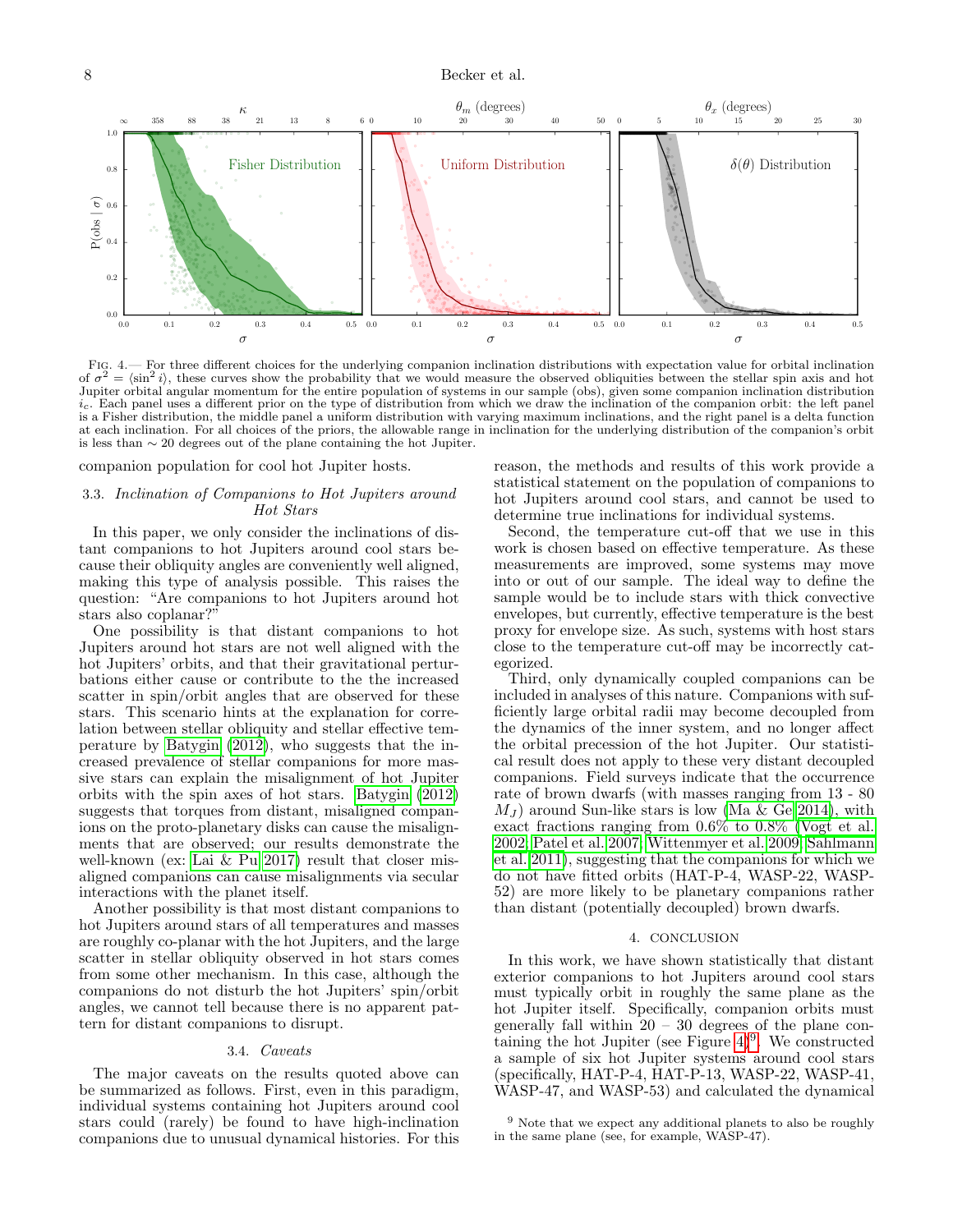effects of distant perturbing companions as a function of the companion's orbital inclination. We performed a large ensemble of numerical simulations to show that if the inclination distribution companions to these systems extended much more than 20◦ away from coplanar, then we would have been unlikely to observe the measured obliquities in our sample. We have also used secular theory for comparison; this approach is in good agreement with the full N-body simulations and can provide a timesaving alternative (see Figure [3\)](#page-4-1).

The fact that companions to hot Jupiters tend to orbit in nearly the same plane as the hot Jupiters themselves disfavors formation and migration models involving planet/planet scattering for hot Jupiters around cool stars. In particular, Kozai-Lidov migration typically requires a perturbing planetary (or stellar) companion with a mutual inclination of about 40◦ or more. Mutual inclinations this large are strongly disfavored by our statistical analysis. This finding — along with the fact that too few highly eccentric proto-hot Jupiters have been detected in Kepler data to explain the hot Jupiter pop-ulation [\(Dawson et al. 2015\)](#page-9-63) — suggests that Kozai-Lidov migration is not the dominant mode for forming hot Jupiter systems. Instead, this result favors formation scenarios that take place mostly within the plane of the proto-planetary disk, such as disk migration, in situ formation, or in some cases, coplanar high-eccentricity migration.

We thank Gongjie Li, Heather Knutson, Josh Winn, Ben Montet, Danielle Piskorz, Sarah Millholland, Clara Eng, and Iryna Butsky for useful conversations. We also thank Michael Dieterle for visualization suggestions, and thank the referee, Chris Spalding, for prompt and useful feedback. J.C.B and A.V. are supported by the NSF Graduate Research Fellowship grant nos. DGE 1256260 and 1144152, respectively. This work was performed in part under contract with the California Institute of Technology (Caltech)/Jet Propulsion Laboratory (JPL) funded by NASA through the Sagan Fellowship Program executed by the NASA Exoplanet Science Institute. This work used both the Extreme Science and Engineering Discovery Environment (XSEDE; NSF grant number ACI-1053575) and resources provided by the Open Science Grid, which is supported by the National Science Foundation and the U.S. Department of Energy's Office of Science.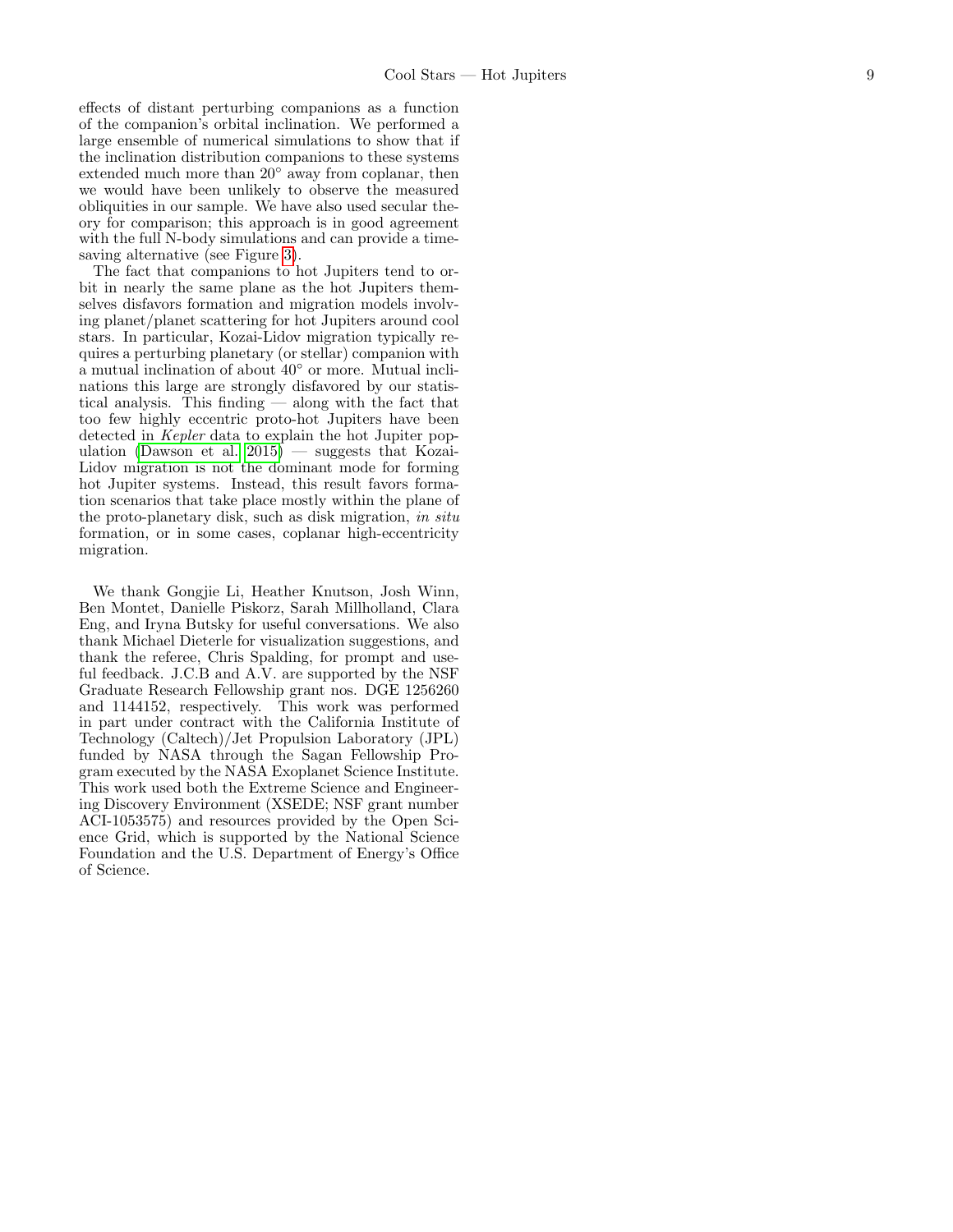- <span id="page-9-25"></span>Adams, F. C., & Bloch, A. M. 2015, MNRAS, 446, 3676
- <span id="page-9-68"></span><span id="page-9-16"></span>Albrecht, S., Winn, J. N., Johnson, J. A., et al. 2012, ApJ, 757, 18 Anderson, D. R., Collier Cameron, A., Gillon, M., et al. 2011, A&A, 534, A16
- <span id="page-9-39"></span>Bakos, G. A., Howard, A. W., Noyes, R. W., et al. 2009, ApJ, ´ 707, 446
- <span id="page-9-56"></span>Batygin, K. 2012, Nature, 491, 418
- <span id="page-9-11"></span>Batygin, K., Bodenheimer, P. H., & Laughlin, G. P. 2016, ApJ, 829, 114
- <span id="page-9-36"></span>Becker, J. C., & Adams, F. C. 2017, MNRAS, 468, 549
- <span id="page-9-41"></span>Becker, J. C., & Batygin, K. 2013, ApJ, 778, 100
- <span id="page-9-14"></span>Becker, J. C., Vanderburg, A., Adams, F. C., Rappaport, S. A., & Schwengeler, H. M. 2015, ApJ, 812, L18
- <span id="page-9-29"></span>Bryan, M. L., Knutson, H. A., Howard, A. W., et al. 2016, ApJ, 821, 89
- <span id="page-9-34"></span>Burke, C. J., McCullough, P. R., Valenti, J. A., et al. 2007, ApJ, 671, 2115
- <span id="page-9-46"></span>Chambers, J. E. 1999, MNRAS, 304, 793
- <span id="page-9-1"></span>Cumming, A., Butler, R. P., Marcy, G. W., et al. 2008, PASP, 120, 531
- <span id="page-9-35"></span>Damasso, M., Biazzo, K., Bonomo, A. S., et al. 2015, A&A, 575, A111
- <span id="page-9-63"></span>Dawson, R. I., Murray-Clay, R. A., & Johnson, J. A. 2015, ApJ, 798, 66
- <span id="page-9-53"></span>Fabrycky, D., & Tremaine, S. 2007, ApJ, 669, 1298
- <span id="page-9-43"></span>Fabrycky, D. C., & Winn, J. N. 2009, ApJ, 696, 1230
- <span id="page-9-52"></span>Fielding, D. B., McKee, C. F., Socrates, A., Cunningham, A. J., & Klein, R. I. 2015, MNRAS, 450, 3306
- <span id="page-9-73"></span><span id="page-9-12"></span>Fressin, F., Torres, G., Charbonneau, D., et al. 2013, ApJ, 766, 81 Hellier, C., Anderson, D. R., Collier Cameron, A., et al. 2012,
- MNRAS, 426, 739 Huang, C., Wu, Y., & Triaud, A. H. M. J. 2016, ApJ, 825, 98
- <span id="page-9-33"></span><span id="page-9-24"></span>Hut, P. 1980, A&A, 92, 167
- <span id="page-9-21"></span>Johnson, M. C., Cochran, W. D., Addison, B. C., Tinney, C. G., & Wright, D. J. 2017, ArXiv e-prints, [arXiv:1708.01291](http://arxiv.org/abs/1708.01291)
- <span id="page-9-7"></span>Kley, W., & Nelson, R. P. 2012, ARA&A, 50, 211
- <span id="page-9-27"></span>Knutson, H. A., Fulton, B. J., Montet, B. T., et al. 2014a, ApJ, 785, 126
- <span id="page-9-31"></span>—. 2014b, ApJ, 785, 126
- <span id="page-9-64"></span>Kovács, G., Bakos, G. Á., Torres, G., et al. 2007, ApJ, 670, L41
- <span id="page-9-9"></span>Kozai, Y. 1962, AJ, 67, 591
- <span id="page-9-18"></span>Kraft, R. P. 1967, ApJ, 150, 551
- <span id="page-9-51"></span><span id="page-9-26"></span>Lai, D. 2012, MNRAS, 423, 486
- —. 2014, MNRAS, 440, 3532
- <span id="page-9-49"></span>Lai, D., Foucart, F., & Lin, D. N. C. 2011, MNRAS, 412, 2790
- <span id="page-9-57"></span>Lai, D., & Pu, B. 2017, AJ, 153, 42
- <span id="page-9-47"></span>Lee, E. J., Chiang, E., & Ormel, C. W. 2014, ApJ, 797, 95
- <span id="page-9-8"></span>Lidov, M. L. 1962, Planet. Space Sci., 9, 719
- <span id="page-9-58"></span>Ma, B., & Ge, J. 2014, MNRAS, 439, 2781
- <span id="page-9-0"></span>Marcy, G., Butler, R. P., Fischer, D., et al. 2005, Progress of Theoretical Physics Supplement, 158, 24
- <span id="page-9-69"></span>Maxted, P. F. L., Anderson, D. R., Gillon, M., et al. 2010, AJ, 140, 2007
- <span id="page-9-70"></span>Maxted, P. F. L., Anderson, D. R., Collier Cameron, A., et al. 2011, PASP, 123, 547
- <span id="page-9-2"></span>Mayor, M., Marmier, M., Lovis, C., et al. 2011, ArXiv e-prints, [arXiv:1109.2497](http://arxiv.org/abs/1109.2497)
- <span id="page-9-17"></span>Mazeh, T., Perets, H. B., McQuillan, A., & Goldstein, E. S. 2015, ApJ, 801, 3
- <span id="page-9-45"></span>Morton, T. D., & Winn, J. N. 2014, ApJ, 796, 47
- <span id="page-9-42"></span>Murray, C. D., & Dermott, S. F. 1999, Solar system dynamics
- <span id="page-9-54"></span>Nagasawa, M., Ida, S., & Bessho, T. 2008, ApJ, 678, 498
- <span id="page-9-55"></span>Naoz, S., Farr, W. M., Lithwick, Y., Rasio, F. A., & Teyssandier, J. 2011, Nature, 473, 187
- <span id="page-9-71"></span>Neveu-VanMalle, M., Queloz, D., Anderson, D. R., et al. 2016, A&A, 586, A93
- <span id="page-9-28"></span>Ngo, H., Knutson, H. A., Hinkley, S., et al. 2015, ApJ, 800, 138
- <span id="page-9-22"></span>Ohta, Y., Taruya, A., & Suto, Y. 2005, ApJ, 622, 1118
- <span id="page-9-60"></span><span id="page-9-10"></span>Patel, S. G., Vogt, S. S., Marcy, G. W., et al. 2007, ApJ, 665, 744 Petrovich, C. 2015, ApJ, 805, 75
- <span id="page-9-66"></span>Piskorz, D., Knutson, H. A., Ngo, H., et al. 2015, ApJ, 814, 148
- <span id="page-9-62"></span>Sahlmann, J., Ségransan, D., Queloz, D., et al. 2011, A&A, 525, A95
- <span id="page-9-38"></span>Sanchis-Ojeda, R., Winn, J. N., Dai, F., et al. 2015a, ApJ, 812, L11
- <span id="page-9-72"></span>Sanchis-Ojeda, R., Rappaport, S., Pallé, E., et al. 2015b, ArXiv e-prints, [arXiv:1504.04379](http://arxiv.org/abs/1504.04379)
- <span id="page-9-67"></span>Southworth, J., Tregloan-Reed, J., Andersen, M. I., et al. 2016, MNRAS, 457, 4205
- <span id="page-9-23"></span><span id="page-9-13"></span>Spalding, C., & Batygin, K. 2015, ApJ, 811, 82 —. 2017, AJ, 154, 93
- 
- <span id="page-9-50"></span><span id="page-9-30"></span>Spalding, C., Batygin, K., & Adams, F. C. 2014, ApJ, 797, L29 Steffen, J. H., Ragozzine, D., Fabrycky, D. C., et al. 2012,
- Proceedings of the National Academy of Science, 109, 7982
- <span id="page-9-5"></span>Stevenson, D. J. 1982, Planet. Space Sci., 30, 755
- <span id="page-9-6"></span>Tanaka, H., Takeuchi, T., & Ward, W. R. 2002, ApJ, 565, 1257
- <span id="page-9-44"></span><span id="page-9-32"></span>Tremaine, S., & Dong, S. 2012, AJ, 143, 94
- Triaud, A. H. M. J., Neveu-VanMalle, M., Lendl, M., et al. 2017, MNRAS, 467, 1714
- <span id="page-9-19"></span>van Saders, J. L., & Pinsonneault, M. H. 2013, ApJ, 776, 67
- <span id="page-9-37"></span>Vanderburg, A., Becker, J. C., Buchhave, L. A., et al. 2017,

preprint

- <span id="page-9-59"></span><span id="page-9-4"></span>Vogt, S. S., Butler, R. P., Marcy, G. W., et al. 2002, ApJ, 568, 352 Wang, J., Fischer, D. A., Horch, E. P., & Huang, X. 2015, ApJ, 799, 229
- <span id="page-9-48"></span>Weiss, L. M., Deck, K. M., Sinukoff, E., et al. 2017, AJ, 153, 265
- <span id="page-9-15"></span>Winn, J. N., Fabrycky, D., Albrecht, S., & Johnson, J. A. 2010a, ApJ, 718, L145
- <span id="page-9-40"></span>Winn, J. N., Johnson, J. A., Howard, A. W., et al. 2010b, ApJ, 718, 575
- <span id="page-9-65"></span>Winn, J. N., Howard, A. W., Johnson, J. A., et al. 2011, AJ, 141, 63
- <span id="page-9-61"></span>Wittenmyer, R. A., Endl, M., Cochran, W. D., et al. 2009, AJ, 137, 3529
- <span id="page-9-3"></span>Wright, J. T., Marcy, G. W., Howard, A. W., et al. 2012, ApJ, 753, 160
- <span id="page-9-20"></span>Zhou, G., Bakos, G. A., Hartman, J. D., et al. 2017, AJ, 153, 211 ´